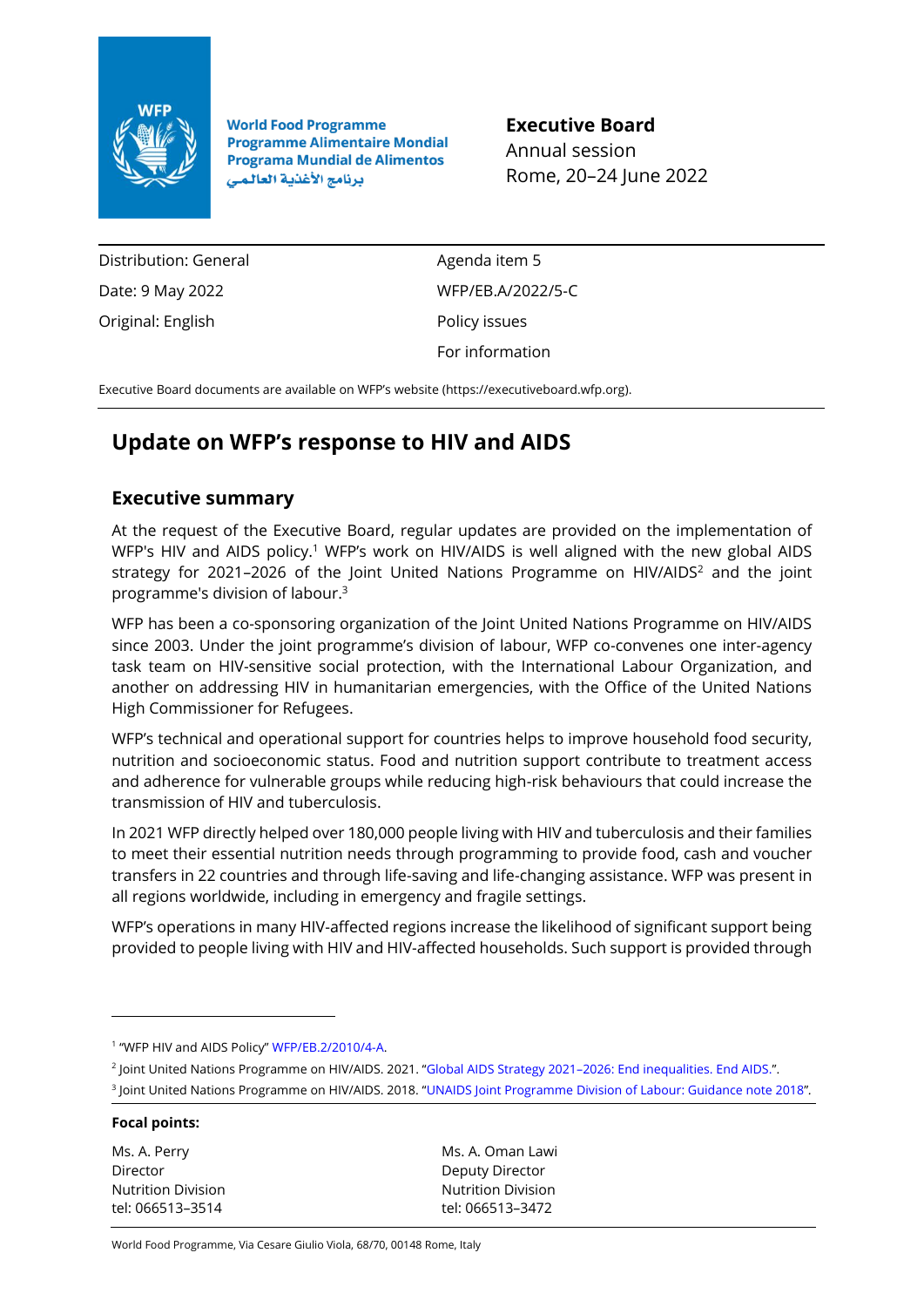activities like general food distribution and school feeding, institutional and individual capacity strengthening activities and training in social and behaviour change communication.

Due to the coronavirus disease 2019 pandemic, many people living with and affected by HIV are facing additional and compounding barriers to support, such as inability to obtain essential health care and related HIV services, constrained transportation, loss of livelihoods and loss of family members, and have been severely affected by overall worsening socioeconomic conditions.

WFP's operations have also been significantly affected by the coronavirus disease 2019, which has made programme implementation more challenging. Despite this, WFP has been able to reprogramme and quickly reallocate funds based on contextual need.

WFP's HIV and AIDS policy is currently undergoing a strategic evaluation, with an initial summary report expected later in 2022 and the full recommendations to be presented to the Executive Board at its 2023 first regular session.

## **HIV and tuberculosis**

- 1. Despite four decades of global response, HIV remains one of the world's most serious public health challenges. At the end of 2020, 37.7 million people were living with HIV, including 1.5 million newly infected people. <sup>4</sup> Adolescent girls and young women are disproportionally affected and at higher risk, especially in East Africa and Southern Africa, which together account for 80 percent of all adolescent girls and young women living with HIV in the world. Adolescent girls and young women age 15–24 face significantly higher risk of HIV infection, accounting for six in seven of new HIV infections in East Africa and Southern Africa, with over 4,000 adolescent girls and young women becoming infected with HIV every week.<sup>5</sup>
- 2. In 2020 progress towards the global "90-90-90" targets<sup>6, 7</sup> was made, with 84 percent of people living with HIV knowing their status, 73 percent on antiretroviral therapy (ART) and 66 percent having suppressed viral loads, compared to 2019, when 81 percent of people living with HIV knew their HIV status, 67 percent were on ART and 59 percent had suppressed viral loads. Despite the progress, 6.1 million people were not aware of their HIV status.
- 3. In 2020 an estimated 10 million people fell ill with tuberculosis (TB), including 1.1 million children.<sup>8</sup> A total of 1.5 million people died from TB, including 214,000 people with HIV. People who are infected with HIV are 18 times more likely to develop active TB. Malnourished individuals are three times more at risk of getting TB, and in 2020 there were 1.9 million new TB cases attributable to malnutrition.
- 4. Like HIV, TB is strongly associated with structural socioeconomic barriers and exclusion. Poverty, malnutrition, poor housing and overcrowding increase vulnerability and exposure to TB. Co-infection with HIV adds to the stigma of TB and can present major barriers to access to essential services for people living with HIV and TB.

<sup>4</sup> Joint United Nations Programme on HIV/AIDS. "Fact Sheet – [World AIDS Day 2021](https://www.unaids.org/sites/default/files/media_asset/UNAIDS_FactSheet_en.pdf)".

<sup>5</sup> *Ibid.*

<sup>6</sup> *Ibid.*

<sup>7</sup> The 90-90-90 targets are that, by 2020, 90 percent of all people living with HIV will know their HIV status, 90 percent of all people with diagnosed HIV infection receive sustained antiretroviral therapy and 90 percent of all people receiving antiretroviral therapy have suppressed viral loads. The UNAIDS strategy for 2021-2026 raises the targets to 95 percent. <sup>8</sup> World Health Organization. 2021. [Tuberculosis Key Facts.](https://www.who.int/news-room/fact-sheets/detail/tuberculosis)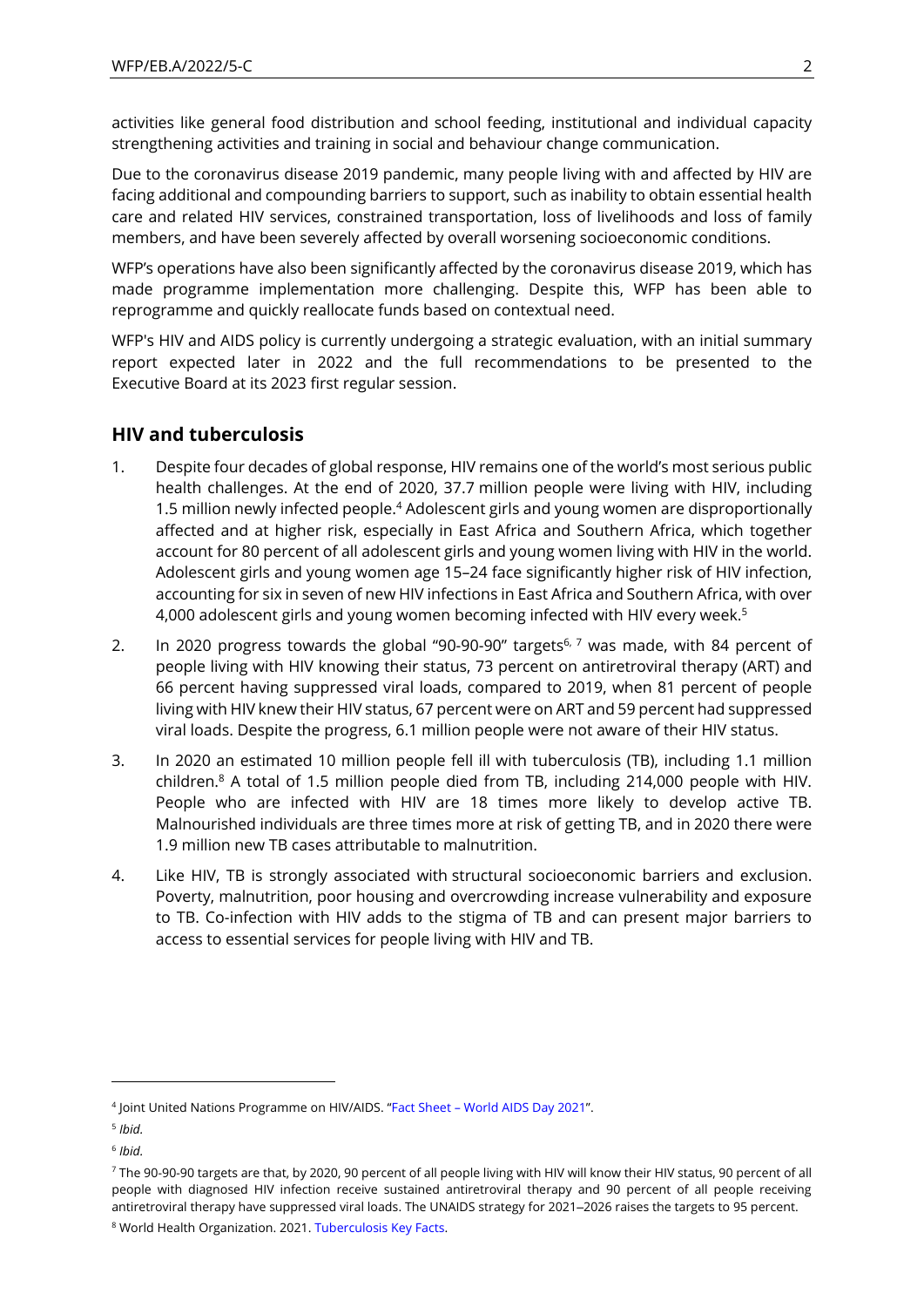5. In addition to the 2030 Agenda for Sustainable Development, two recent high-level political declarations on HIV<sup>9</sup> and TB<sup>10</sup> renew calls for attention to the importance of accelerating progress in addressing both HIV and TB and ending the two epidemics by 2030.

### **Current funding and funding outlook for 2022**

- 6. The Joint United Nations Programme on HIV/AIDS (UNAIDS) is WFP's largest donor for HIV programming. WFP is accountable to UNAIDS through annual reporting on progress under the UNAIDS unified budget, results and accountability framework. The framework brings together the HIV responses of all UNAIDS co-sponsoring organizations, promoting coherence and coordination in planning and implementation.
- 7. Since 2016 core funds from the UNAIDS secretariat have been significantly reduced, resulting in a 50 percent cut in funding to co-sponsors in 2016–2017.<sup>11</sup> This reduction in core funding has led to reduced country-level capacity and scaled back programming, along with a sharpened focus on context-specific approaches.
- 8. An annual core allocation of USD 2 million per co-sponsor offers a degree of predictability in implementation and programming. Reductions in donor contributions to UNAIDS in 2021 resulted in significant financial strain, leading to a new two-tranche disbursement modality for the annual core funding, for 2022 and 2023.
- 9. Additional funds are mobilized for joint work by co-sponsors at the country level. These allocations are in the form of country envelopes meant to provide programmatic and country-specific support. WFP country offices in all regions took part in the UNAIDS country envelope allocation process, which resulted in a total allocation of USD 1.46 million for 43 WFP country offices in 2022, up from 39 country offices in 2021.
- 10. Donor and government investments in the HIV response have stagnated in recent years, especially in the context of the coronavirus disease 2019 (COVID-19). UNAIDS estimates that USD 29 billion will be required for the AIDS response in low- and middle-income countries in 2025 to get on track to ending AIDS as a global public health threat.<sup>12</sup>

### **WFP support for a new global AIDS strategy**

11. WFP's strategic priorities are focused on combatting the key drivers of hunger in order to support countries in their efforts to achieve the Sustainable Development Goals (SDGs), guided by SDG 2 on ending hunger and malnutrition and SDG 17 on revitalizing partnerships for the implementation of the global development agenda. As conflict, climate crises and economic shocks become more frequent, WFP's strategic priorities will be to support people in meeting their urgent food and nutrition needs and achieving better nutrition, health, education and sustainable livelihoods. Work on these priorities can also contribute to health and well-being around the world by supporting vulnerable and often-left-behind populations such as people living with HIV and TB.

<sup>9</sup> General Assembly resolution 70/266, "[Political Declaration on HIV and AIDS: Ending Inequalities and Getting on Track to](https://www.unaids.org/sites/default/files/media_asset/2021_political-declaration-on-hiv-and-aids_en.pdf)  [End AIDS by 2030](https://www.unaids.org/sites/default/files/media_asset/2021_political-declaration-on-hiv-and-aids_en.pdf)".

<sup>&</sup>lt;sup>10</sup> General Assembly resolution 73/3, "Political Declaration of the High-Level Meeting of the General Assembly on the Fight [Against Tuberculosis](https://www.who.int/publications/m/item/political-declaration-of-the-un-general-assembly-high-level-meeting-on-the-fight-against-tuberculosis)".

<sup>&</sup>lt;sup>11</sup> The UNAIDS budget is approved by the Programme Coordinating Board of the Joint United Nations Programme on HIV/AIDS for a biennial period.

<sup>&</sup>lt;sup>12</sup> Joint United Nations Programme on HIV/AIDS. "Fact Sheet - [World AIDS Day 2021](https://www.unaids.org/sites/default/files/media_asset/UNAIDS_FactSheet_en.pdf)".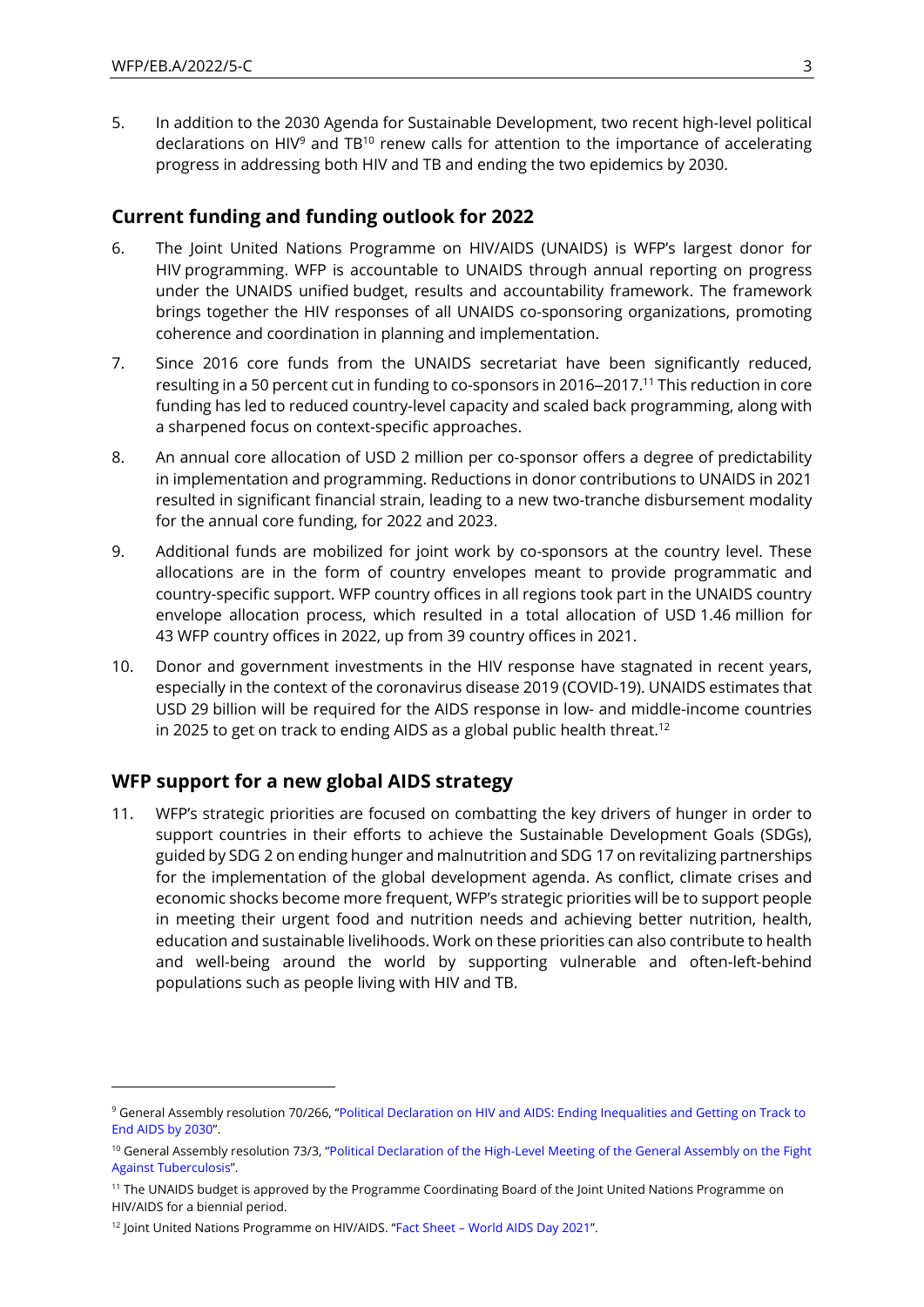- 12. WFP is one of 11 UNAIDS co-sponsoring organizations. Under the UNAIDS division of labour,<sup>13</sup> WFP co-convenes one inter-agency task team on HIV-sensitive social protection, with the International Labour Organization, and another on addressing HIV in humanitarian emergencies, with the Office of the United Nations High Commissioner for Refugees. WFP helps to lead context-specific programming, advocacy efforts and the development of technical and operational guidance together with other United Nations entities, academia, non-governmental organizations, civil society and donors.
- 13. With its new global AIDS strategy, "Global AIDS Strategy 2021–2026: End Inequalities. End AIDS.", UNAIDS and its co-sponsors seek to put people at the centre and reduce the inequalities that drive the AIDS epidemic in order to end AIDS as a public health threat by 2030.
- 14. The new strategy was endorsed at a special session of the UNAIDS Programme Coordinating Board convened for that purpose in March 2021. WFP was influential in the development of the new strategy throughout 2021, contributing to the development of two new result areas focused on social protection and humanitarian and emergency settings. 14
- 15. By adopting an inequalities approach to the new strategy, WFP has a unique and clear opportunity to leverage its experience in social protection and safety nets to support people living with HIV. Need is often compounded by the intersection of HIV status with social, economic and geographical factors like age, gender, disability and location because people living with HIV often also face food insecurity, malnutrition, loss of livelihoods or displacement or live with another disability. Social protection systems with a strong focus on adequate food security and nutrition can help people meet their essential needs and manage risk and will ultimately decrease their long-term vulnerability.

### **Inclusive programming to leave no one behind**

- 16. WFP's work on HIV is a crucial element of inclusive programming supporting the most vulnerable. WFP's commitment to the "leaving no one behind" agenda is an essential component of the humanitarian compact. WFP's HIV work contributes to both saving lives and changing lives by stressing food security and nutrition as fundamental building blocks for health and development and thus supporting people living with HIV and their households in meeting their essential needs. WFP also links HIV clients with asset-generating and sustainable livelihood activities, enabling people to build resilience to shocks and stressors and reducing long-term need.
- 17. WFP supports the systematic inclusion of HIV at the national level through the development and revision of national policies, strategies and guidelines on nutrition and HIV and the use of nutrition assessment, counselling and support tools. This support contributes to the development of integrated nutrition treatment, care and support packages for the provision of high-quality nutrition services to people living with HIV to support life-saving treatment.
- 18. In 2021 WFP provided technical assistance to 32 governments in six regions in support of their efforts to integrate food and nutrition concerns and services into their national HIV and TB responses.

<sup>&</sup>lt;sup>13</sup> Joint United Nations Programme on HIV/AIDS. 2018. "UNAIDS Joint Programme Division of Labour: Guidance note [2018](https://www.unaids.org/sites/default/files/media_asset/UNAIDS-Division-of-Labour_en.pdf)".

<sup>&</sup>lt;sup>14</sup> The full titles of the two result areas are: "integrated systems for health and social protection schemes that support wellness, livelihood and enabling environments for people living with, at risk of and affected by HIV to reduce inequalities and allow them to live and thrive" and "fully prepared and resilient HIV response that protects people living with, at risk of and affected by HIV in humanitarian settings and from the adverse impacts of current and future pandemics and other shocks".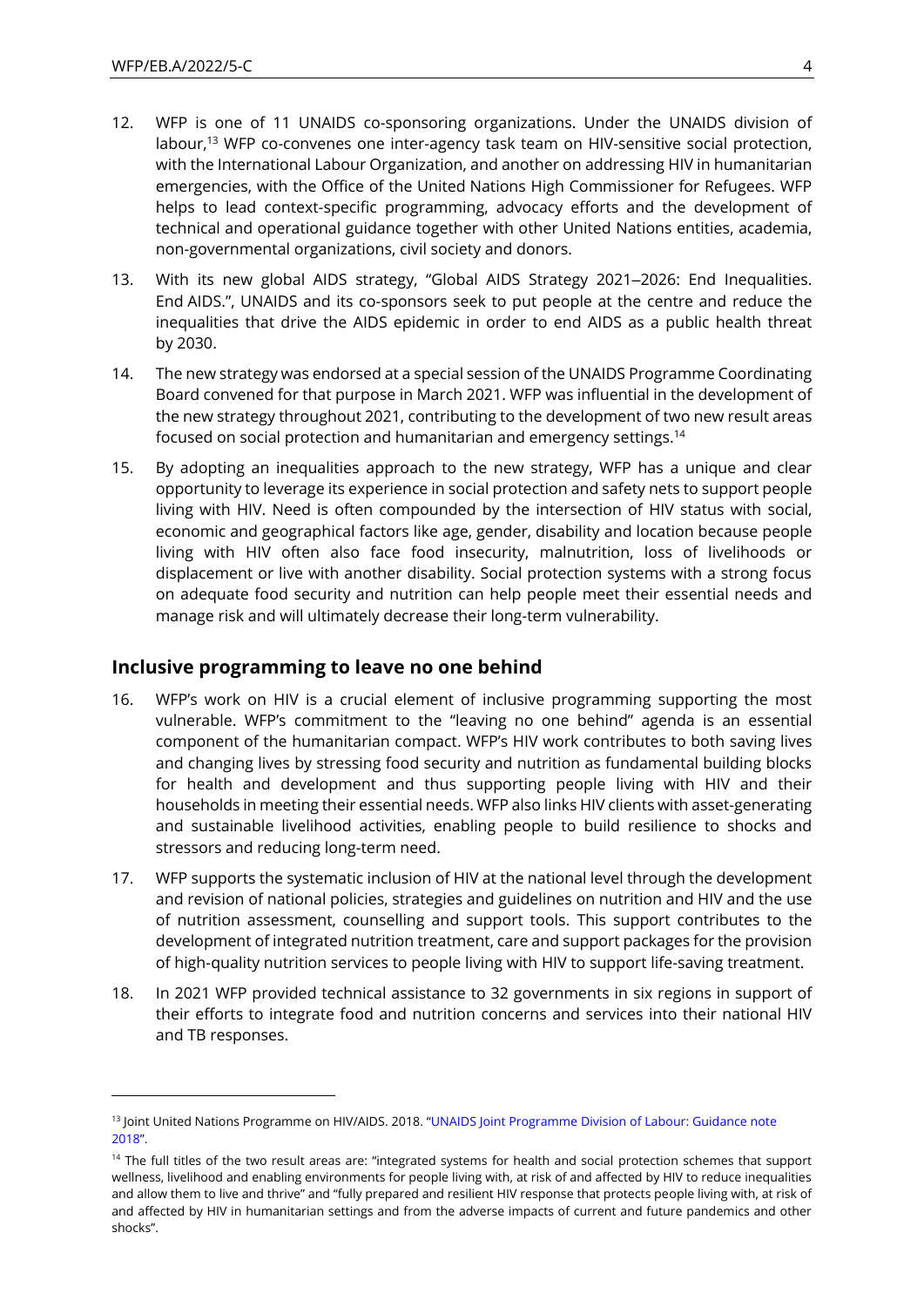- 19. WFP continued to implement its nutrition assessment, counselling and support programme for malnourished people living with HIV on ART in 2021, in 14 countries across three regions, reaching more than 111,000 malnourished clients with specialized nutritious foods. The programme aims to improve quality of care while decreasing morbidity and mortality associated with HIV and TB by improving and maintaining nutrition status, improving treatment adherence and helping to prevent nutrition-related disease.
- 20. In South Sudan, for example, WFP's institutional feeding programme was implemented in over 100 health and nutrition facilities in host and refugee community sites. Most sites are concentrated in areas of high HIV prevalence (Western Equatoria, Eastern Equatoria and Central Equatoria states). During programme implementation, measures and guidance on social distancing and respiratory and physical hygiene were implemented by partners. WFP reached over 77,000 people living with HIV and TB, assessed their nutrition status and enrolled them in the nutritional assessment, counselling and support programme. Their families were provided with counselling and food and nutrition support.
- 21. Without treatment, an estimated one third of infants living with HIV will die before 1 year of age, and half will die before age 2. <sup>15</sup> To help achieve an AIDS-free generation, WFP continues to integrate prevention of mother-to-child transmission and maternal and child health support into nutrition programmes. This ensures that mothers and infants have access to growth monitoring, vaccinations, micronutrient supplements, nutrition assessments, education, counselling and complementary foods.
- 22. In Haiti, for example, WFP continued to implement an HIV nutrition project to improve the nutrition status of pregnant and lactating women and girls living with HIV. WFP partnered with the Haitian Global Health Alliance to reach 266 women, providing cash transfers and specialized nutritious foods. In Madagascar WFP carried out a pilot project to provide cash transfers and nutrition assistance to pregnant and breastfeeding women living with HIV, supporting more than 180 people in the three southern regions. The transfer was unconditional but beneficiaries were encouraged to attend nutrition education sessions. After the first cash distribution, 10 percent of beneficiaries previously lost to follow-up resumed their HIV treatment.
- 23. Humanitarian emergencies, forced displacement, food insecurity, poverty, sexual violence, disruption of services and health system collapse can lead to increased vulnerability to HIV infection and interruption of treatment. In 2021 WFP provided food, cash and vouchers to the most vulnerable people living with HIV and TB and their families in 13<sup>16</sup> humanitarian, refugee and other fragile settings.
- 24. Conflict in Mozambique's northern province of Cabo Delgado has forced over 750,000 people from their homes and livelihoods, leaving one in three people internally displaced. As part of the emergency response, WFP is supporting the Government in reaching displaced people living with HIV and TB. Working closely with a local non-governmental organization, WFP has helped integrate prevention and treatment services with nutrition rehabilitation, food assistance and health services in 10 resettlement centres. Temporary clinics have been established to provide essential HIV and TB services while simultaneously screening for malnutrition. Malnourished people living with HIV and TB are provided with specialized nutritious foods and general food assistance to support adherence to treatment. Mobile brigades and community health workers support outreach, encourage readmission when drop-out has occurred and make home visits to support households. Since implementation started in October 2021, over 10,000 people have been

<sup>15</sup> UNICEF USA. 2022. [Mother-to-Child Transmission.](https://www.unicefusa.org/mission/survival/hiv-aids/mother-child-transmission)

<sup>&</sup>lt;sup>16</sup> Cameroon, Central African Republic, Chad, Democratic Republic of the Congo, Kenya, Haiti, Madagascar, Rwanda, Sierra Leone, Somalia, South Sudan, United Republic of Tanzania and Togo.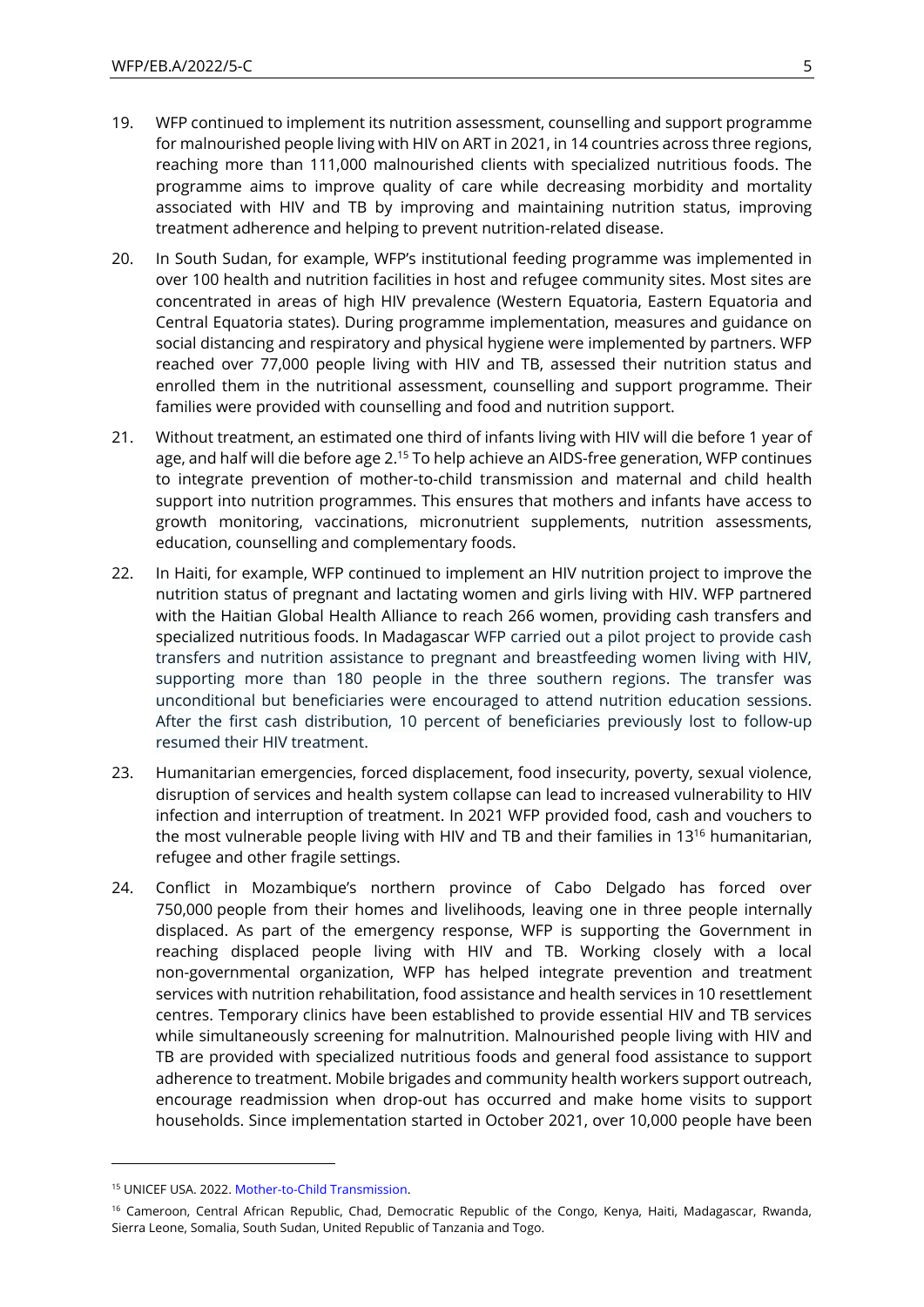tested for HIV and TB, with 2,002 (19 percent) testing positive. Nearly 1,000 beneficiaries (9.4 percent) were found to be malnourished. The programme is delivering HIV treatment to 115 percent of the number of people initially targeted, with a default rate of zero. Due to the high prevalence of HIV in the resettlement camps and the high prevalence of malnutrition among mothers and children with HIV and TB, the Government has asked WFP to extend the project into 2022.

- 25. WFP conducted targeted and rapid assessments in 10 countries across 5 regions in 2021. Such assessments help make governments aware of the unique vulnerability of HIV-affected households.
- 26. For example, WFP supported the Government of Rwanda in conducting a national nutrition, food security and vulnerability survey. The survey provided timely nutrition and food security information related to people living with HIV. It also allowed documentation of the impact of COVID-19 on people living with HIV, a key priority for the Government, as reports indicated decreasing ART adherence by people living with HIV whose livelihoods had been affected by COVID-19. Nearly 90 percent of people living with HIV reported that their incomes had been affected by COVID-19 and related restrictions. Findings also indicated that children age 24–59 months with HIV were more food-insecure and malnourished (48 percent) than the general population (39 percent). Nearly 11 percent of children with HIV were wasted, compared to fewer than 1 percent in the general population.

#### **HIV and coronavirus disease 2019: a new syndemic context**

- 27. As more data become available, the risk that COVID-19 poses to people living with HIV is becoming clearer. People with HIV often have underlying health conditions, making them more likely to become seriously ill if they get COVID-19. This is especially true for people with advanced HIV or people living with HIV who are not in treatment.<sup>17</sup>
- 28. Modelling by UNAIDS and the World Health Organization indicates that COVID-19-related HIV treatment disruptions could lead to more than 500,000 additional deaths in sub-Saharan Africa.<sup>18</sup> Special analysis from the Global Fund shows that COVID-19 has had a significant impact on access to testing services: in 2021, HIV testing fell by 41 percent and TB referrals by 59 percent.<sup>19</sup>
- 29. The overlapping and compounding stressors caused by COVID-19 and HIV in a syndemic context have brought new and overlapping social, economic and structural challenges to existing inequalities, which have resulted in more food insecurity at home, rising unemployment, health service interruptions and stigma and discrimination. As COVID-19 becomes protracted, food security needs, coupled with the socioeconomic downturn and strained health infrastructure, are compounding the impact of the crises for people living with HIV.
- 30. COVID-19 has highlighted the vital role of social protection in rapidly mitigating the direct and indirect effects of disease. There is increasing emphasis on the use of social protection instruments such as cash and in-kind transfers and social protection systems in general as a means of addressing systemic vulnerabilities at scale, along with the impacts of pandemics and the multiple inequalities they expose.

<sup>17</sup> Centers for Disease Control and Prevention. 2022. [HIV and COVID-19 Basics](https://www.cdc.gov/hiv/basics/covid-19.html?CDC_AA_refVal=https%3A%2F%2Fwww.cdc.gov%2Fcoronavirus%2F2019-ncov%2Fneed-extra-precautions%2Fhiv.html)*.*

<sup>&</sup>lt;sup>18</sup> UNAIDS. 2020. The cost of inaction: COVID-19-related service disruptions could cause hundreds of thousands of extra [deaths from HIV.](https://www.unaids.org/en/resources/presscentre/pressreleaseandstatementarchive/2020/may/20200511_PR_HIV_modelling?utm_source=UNAIDS+Newsletter&utm_campaign=b63565560d-20200511_PR_HIV_modelling&utm_medium=email&utm_term=0_e7a6256e25-b63565560d-114188353)

<sup>&</sup>lt;sup>19</sup> The Global Fund. 2021. [New Global Fund Report Shows Massive Disruption to Health Care Caused by COVID-19 in Africa](https://www.theglobalfund.org/en/news/2021-04-13-new-global-fund-report-shows-massive-disruption-to-health-care-caused-by-covid-19-in-africa-and-asia/) [and Asia.](https://www.theglobalfund.org/en/news/2021-04-13-new-global-fund-report-shows-massive-disruption-to-health-care-caused-by-covid-19-in-africa-and-asia/)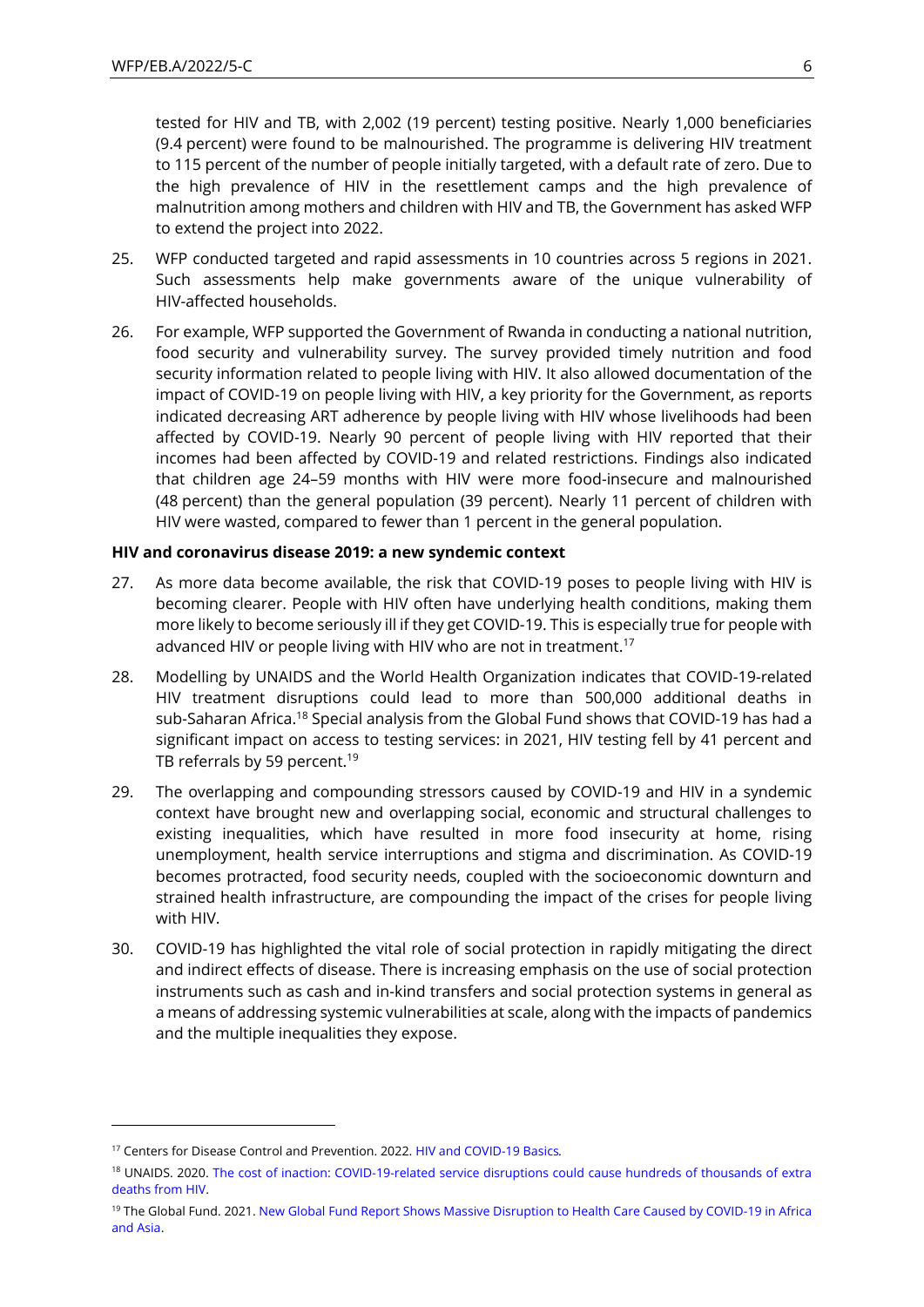- 31. In Eswatini, nearly 60 percent of children under the age of 17 are orphaned due to HIV.<sup>20</sup> For over a decade WFP, together with national stakeholders, has supported orphans and vulnerable children age 2–7 through neighbourhood care points (NCPs). NCPs are an innovative, community-based mechanism for delivering essential services and food assistance to orphaned and vulnerable children. Over the past two years, school closures and a sharp rise in household food insecurity related to COVID-19 have drastically increased NCP attendance. In 2021, nutritious meals were provided to orphaned and vulnerable children at 1,700 NCPs, reaching 52,683 pre-primary school children. The NCP programme has been a priority for the Government, with WFP as a key partner: agricultural production was identified as a key priority in the county strategic plan and, as a result, vegetable and egg production and overall dietary diversification were prioritized for 510 targeted NCPs. WFP is also leading a review of the existing NCP strategy, with recommendations to follow in 2022.
- 32. COVID-19 and the associated restrictions have had significant socioeconomic effects on all households in Côte d'Ivoire, particularly in the capital district of Abidjan. WFP provided targeted cash transfers in a phased and sequenced approach. Starting in early 2020, in collaboration with UNAIDS and the Magic System Foundation, WFP supported 1,000 vulnerable households, including 100 affected by HIV. The second phase of transfers reached an additional 1,328 households affected by HIV, indirectly benefiting an estimated 7,700 people (average household size of six people). The third phase, in 2021, provided another round of cash support, targeting the 500 most vulnerable households affected by HIV, supporting 3,000 beneficiaries. Post-follow-up analysis and monitoring of the transfers found that 47 percent of the beneficiaries used the money to purchase food, 15 percent used it to create and develop income-generating activities and 12 percent used it to cover essential health services. Nearly 93 percent of beneficiaries recorded an acceptable food consumption score following the transfers.

## **The year in numbers**

33. In 2021, WFP assisted 181,155 people living with HIV and TB and their household members in 22 countries through HIV- and TB-specific programmes. WFP also supported national HIV and TB responses in 40 countries through HIV- and TB-sensitive approaches and capacity development activities (table 1). This number does not include the millions of vulnerable people living with and affected by HIV who were assisted through other HIV- and TB-sensitive approaches or through individual capacity strengthening interventions, including social and behaviour change communication and livelihood activities.<sup>21</sup> While not an exact figure, the estimated number of beneficiaries of this type of support exceeds 3 million.<sup>22</sup>

<sup>20</sup> WFP Eswatini country office. 2019. [In the country of orphans.](https://www.wfp.org/stories/country-orphans)

<sup>&</sup>lt;sup>21</sup> Including general food distribution, school feeding and capacity strengthening activities such as social and behaviour change communication.

<sup>&</sup>lt;sup>22</sup> A point estimate of 3.05 million beneficiaries is based on WFP support for people living with HIV and HIV-affected households via food and cash-based transfers, from the [annual performance report for 2020](https://executiveboard.wfp.org/document_download/WFP-0000127445) (WFP/EB.A/2021/4-A), and 2020 regional HIV prevalence values for adults age 15–49, from [UNAIDS;](https://aidsinfo.unaids.org/) it does not include education or gender specific programming.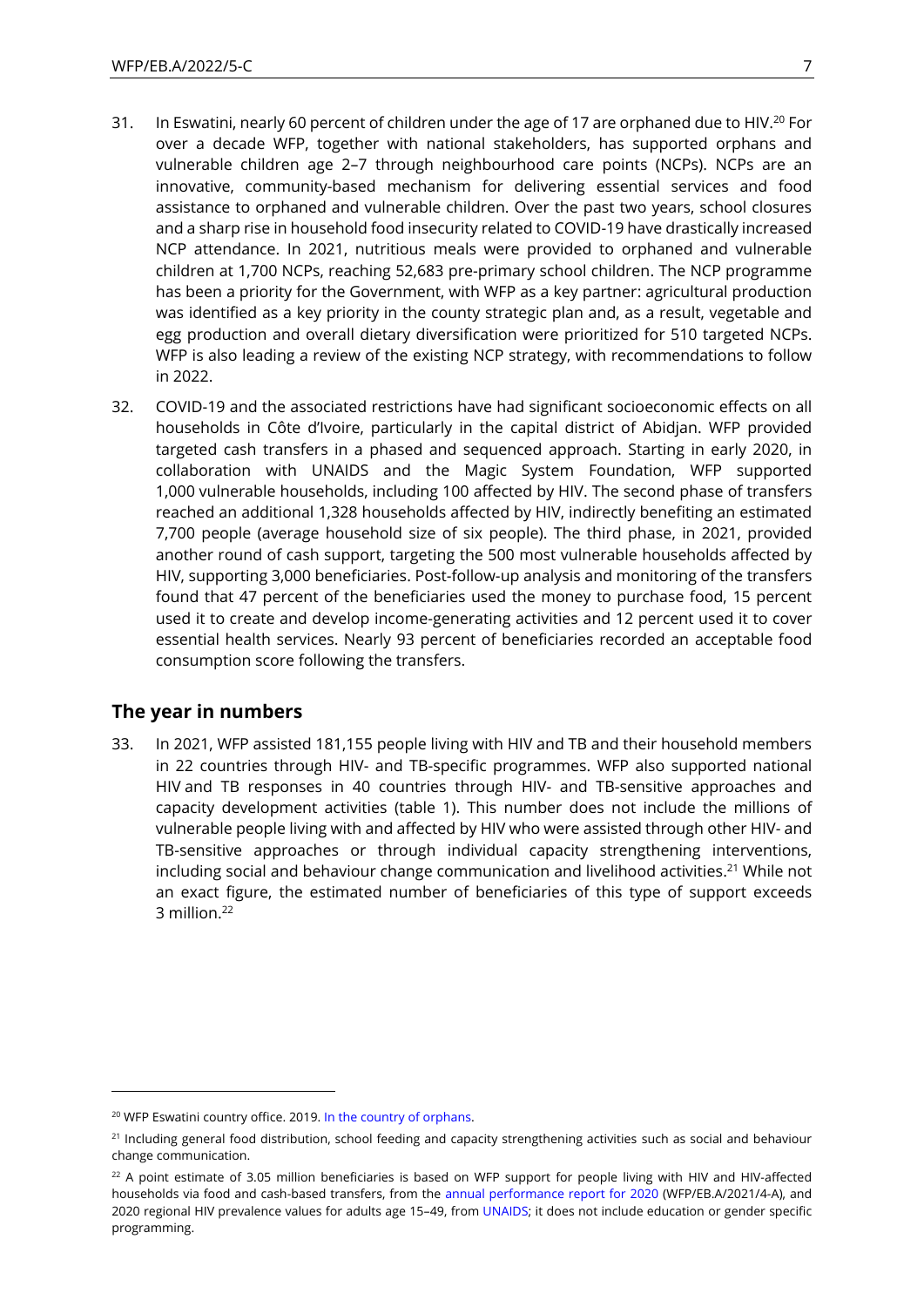| TABLE 1: BENEFICIARIES OF HIV- AND TB-SPECIFIC PROGRAMMES, 2021* |         |
|------------------------------------------------------------------|---------|
| UNAIDS fast-track countries                                      | 88 414  |
| Other countries                                                  | 91 741  |
| Total                                                            | 181 155 |

\* Preliminary results based on the information reported in the narratives and output tables in the 2021 annual country reports. The data may differ slightly from the figures in COMET (the WFP country office tool for managing effectively), which only reflect the information reported in the output and outcome tables.

# **Partnerships**

- 34. In 2021 WFP strengthened its efforts to build in-country capacity on HIV-sensitive social protection programming across regions. WFP, in its regional bureaux for Western Africa, Southern Africa and Eastern Africa, together with UNAIDS and the International Labour Organization, conducted several regional workshops to increase understanding of and capacity in the design and implementation of social protection programmes that meet the needs of people living with, affected by and at high risk of HIV and TB.
- 35. WFP continues to build the visibility of the HIV and TB portfolio by organizing events and participating in major international HIV/AIDS forums such as the General Assembly 2021 high-level meeting on HIV and AIDS, the 2021 International Conference on AIDS and Sexually Transmitted Infections in Africa and the World Health Organization's End TB strategy summit.
- 36. WFP's regional bureaux for Southern Africa and Eastern Africa initiated research in collaboration with the University of Oxford, the University of Cape Town and the Accelerating Achievement for Africa's Adolescents (Accelerate) Hub in 2020. The collaboration generated evidence on Southern Africa that highlights the bidirectional and multi-faceted links between food and nutrition security, HIV and social protection, with a specific focus on the extreme and disproportionate risk young girls face. Further research is planned, and regional advocacy materials will be finalized in 2022.
- 37. WFP provided logistical and supply chain expertise to the Global Fund to Fight AIDS, Tuberculosis and Malaria, helping it to better assess current stocks of and future need for medications, as well as the storage of medications and other supplies. Together with the Global Fund, WFP provided support in the form of non-food HIV-, TB-, malaria- and COVID-19-related commodities worth a total of USD 37 million from 6,698 delivery points in seven countries. 23

# **Outlook for 2022**

38. WFP's 2010 HIV and AIDS policy is currently undergoing a strategic evaluation. The focus will be on making the current policy relevant and timely and ensuring that it remains fit for purpose and in line with the changes that have taken place in epidemiology, global policies and evidence since 2010. Key recommendations are expected by November 2022, and the evaluation findings will be presented at the 2023 first regular session of the Executive Board.

<sup>&</sup>lt;sup>23</sup> Cameroon, Central African Republic, Chad, Djibouti, Liberia, Yemen and Zimbabwe.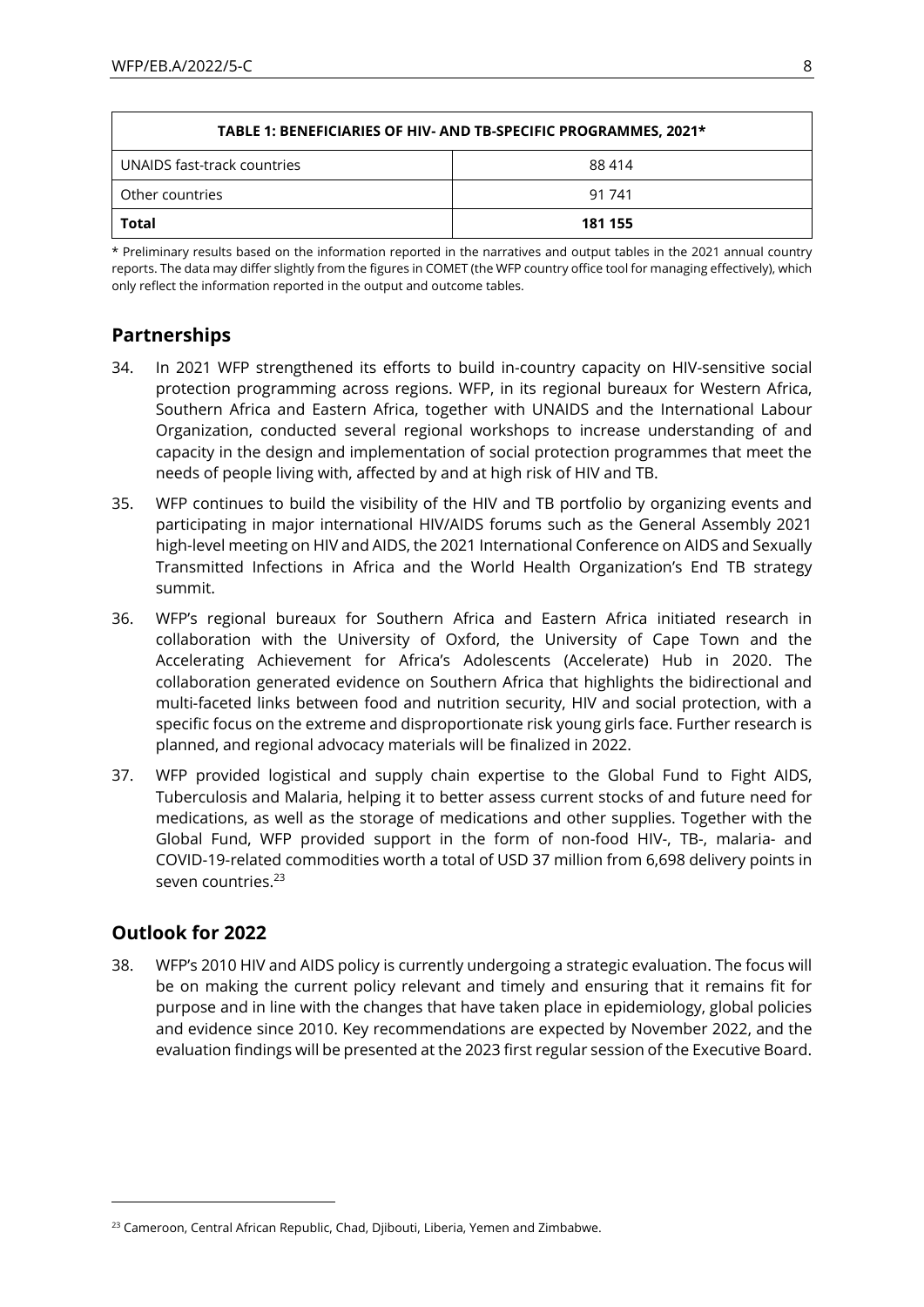- 39. Another key element of the ongoing evaluation will be to ensure that the new HIV and AIDS policy positions WFP's work on HIV as fundamental to the organization's success. WFP's recent efforts to focus on disability and inclusion align well with the existing HIV portfolio, which can continue to support those key areas of work. The updated policy must continue to ensure that WFP is considering and supporting the most marginalized and vulnerable populations.
- 40. Underreporting of WFP's impact in supporting people living with HIV and TB is often due to weak monitoring and registration, leading to significant fluctuations in beneficiary values related to HIV and TB support. Recruitment of a data specialist is currently under way to improve reporting and data collection.
- 41. Support for people living with HIV is limited by poor identification and targeting, which hinders their inclusion in existing WFP and government assistance programmes. Even in high HIV-burden settings, identification and targeting are an issue. WFP will work to develop improved methods of identification and targeting to support the most vulnerable.
- 42. WFP will continue to explore novel opportunities to identify funding and encourage the integration of vulnerable and marginalized populations into both WFP and national responses, including COVID-19 responses, in order to mitigate socioeconomic impacts for people living with HIV and TB.
- 43. Crisis-affected and humanitarian settings, social protection, adolescents and urban settings will remain priority areas for the HIV portfolio. The current crisis in Ukraine has once again highlighted the need for the inclusion of all vulnerable population groups in humanitarian response. WFP, with its division of labour partner the Office of the United Nations High Commissioner for Refugees, is working closely with UNAIDS to determine where additional support is needed to ensure that people living with HIV are not left out of food support and have access to ART both in Ukraine and in refugee outflow countries.
- 44. WFP will continue to advance an evidence-generation agenda that highlights the critical role that food and nutrition support play in ending AIDS as a public health threat, especially in emergencies and protracted crises.